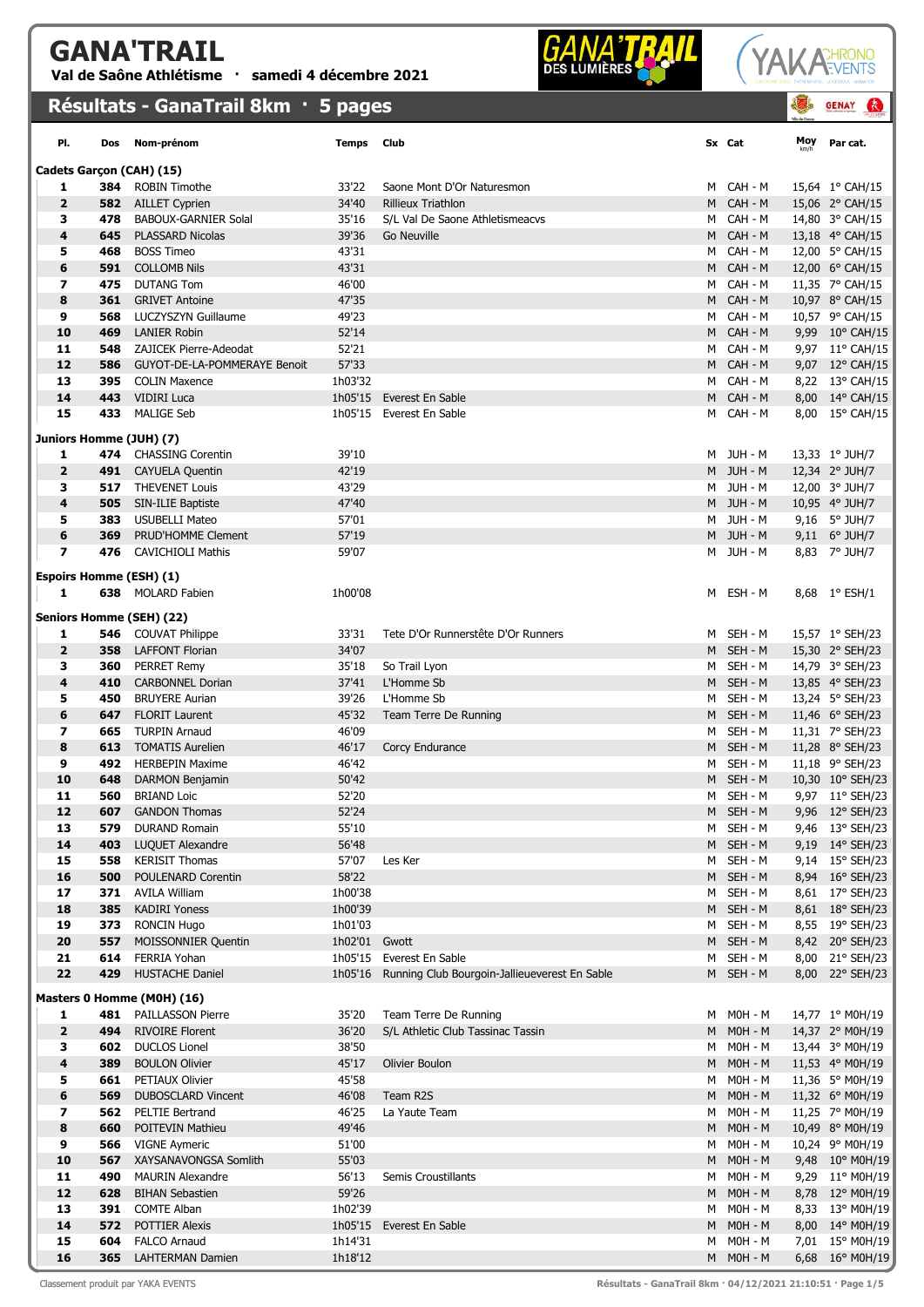| PI.                     | Dos | Nom-prénom                                       | <b>Temps</b> | Club                                                               |   | Sx Cat                      | Moy | Par cat.                           |
|-------------------------|-----|--------------------------------------------------|--------------|--------------------------------------------------------------------|---|-----------------------------|-----|------------------------------------|
|                         |     | Masters 1 Homme (M1H) (25)                       |              |                                                                    |   |                             |     |                                    |
| 1                       | 388 | <b>CABARROU Marc</b>                             | 33'21        | Beaujolais Runnersbeaujolais Runners                               | M | M1H - M                     |     | 15,65 1° M1H/25                    |
| $\overline{2}$          | 670 | <b>BIDARD Philippe</b>                           | 34'20        | Lyon Mountain Trail                                                | M | $M1H - M$                   |     | 15,20 2° M1H/25                    |
| з                       | 535 | <b>MALAVIELLE Vivien</b>                         | 37'38        | So Trail Lyon                                                      | M | M1H - M                     |     | 13,87 3° M1H/25                    |
| 4                       | 593 | <b>ALFANO Olivier</b>                            | 38'37        | Cascol Athletismetdr Decines                                       |   | $M$ $M1H - M$               |     | 13,52 4° M1H/25                    |
| 5                       | 632 | LE-BLAVEC Ludovic                                | 41'28        |                                                                    | М | M1H - M                     |     | 12,59 5° M1H/25                    |
| 6                       | 479 | <b>LACROIX Arnaud</b>                            | 42'26        | Corcy Endurance                                                    | M | $M1H - M$                   |     | 12,30 6° M1H/25                    |
| 7                       | 501 | <b>SORIN Matthieu</b>                            | 44'14        | Sorin Family                                                       | M | $M1H - M$                   |     | 11,80 7° M1H/25                    |
| 8                       | 473 | <b>MESTRE Stephane</b>                           | 46'35        |                                                                    | М | $M1H - M$                   |     | 11,21 8° M1H/25                    |
| 9                       | 451 | <b>ALONSO Michael</b>                            | 47'22        |                                                                    | м | $M1H - M$                   |     | 11,02 9° M1H/25                    |
| 10                      | 620 | <b>DURIX Sebastien</b>                           | 47'56        |                                                                    | M | $M1H - M$                   |     | 10,89 10° M1H/25                   |
| 11                      | 634 | <b>MAYOUX Mickael</b>                            | 48'01        |                                                                    | м | M1H - M                     |     | 10,87 11° M1H/25                   |
| 12                      | 378 | <b>BARCEL Benjamin</b>                           | 48'07        |                                                                    | M | $M1H - M$                   |     | 10,85 12° M1H/25                   |
| 13                      | 448 | <b>GOREV Serguei</b>                             | 50'08        |                                                                    | м | $M1H - M$                   |     | 10,41 13° M1H/25                   |
| 14                      | 498 | <b>GAUMER David</b>                              | 50'28        |                                                                    | М | $M1H - M$                   |     | 10,34 14° M1H/25                   |
| 15                      | 629 | JARRET Christophe                                | 52'40        |                                                                    | М | $M1H - M$                   |     | $9,91$ 15° M1H/25                  |
| 16                      | 436 | AIMO-BOOT Eddy                                   | 54'27        |                                                                    | M | $M1H - M$                   |     | 9,59 16° M1H/25                    |
| 17                      | 639 | <b>JOLIVET Frederic</b>                          | 55'02        |                                                                    | м | M1H - M                     |     | 9,49 17° M1H/25                    |
| 18                      | 563 | <b>ROCHE Sebastien</b>                           | 56'41        |                                                                    | M | $M1H - M$                   |     | 9,21 18° M1H/25                    |
| 19                      | 471 | <b>BERTRAND Julien</b>                           | 57'15        |                                                                    | м | $M1H - M$                   |     | 9,12 19° M1H/25                    |
| 20                      | 554 | <b>BATTAGLINI Lionel</b>                         | 57'16        |                                                                    | M | $M1H - M$                   |     | 9,12 20° M1H/25                    |
| 21                      | 453 | ROUQUIER Cyril                                   | 1h05'15      | Everest En Sable                                                   | М | $M1H - M$                   |     | 8,00 21° M1H/25                    |
| 22                      | 425 | <b>TRINTY Regis</b>                              | 1h05'17      | Everest En Sable                                                   | M | $M1H - M$                   |     | 8,00 22° M1H/25                    |
| 23                      | 444 | <b>GARDIN Mathieu</b>                            | 1h05'17      | Everest En Sable                                                   | м | $M1H - M$                   |     | 8,00 23° M1H/25                    |
| 24                      | 381 | <b>BARROSO-PINTO Michael</b>                     | 1h11'36      |                                                                    | M | $M1H - M$                   |     | 7,29 24° M1H/25                    |
| 25                      | 611 | PETEUIL Adrien                                   | 1h17'57 Trbb |                                                                    | м | $M1H - M$                   |     | 6,70 $25^{\circ}$ M1H/25           |
|                         |     | Masters 2 Homme (M2H) (26)                       |              |                                                                    |   |                             |     |                                    |
| 1                       |     | <b>552</b> JOUANNAIEST Jean-Philippe             | 33'27        | Tor                                                                | м | M2H - M                     |     | 15,61 1° M2H/27                    |
| $\overline{2}$          | 516 | <b>LESSARD Antoine</b>                           | 34'17        | S/L Val De Saone Athletismevsa Neuville                            | M | $M2H - M$                   |     | 15,23 2° M2H/27                    |
| з                       | 525 | PELLETIER Jean-Baptiste                          | 37'35        | Ea Macon                                                           | м | M2H - M                     |     | 13,89 3° M2H/27                    |
| 4                       | 652 | <b>GARNIER Didier</b>                            | 38'17        | Yaka Courir                                                        | М | $M2H - M$                   |     | 13,64 4° M2H/27                    |
| 5                       | 583 | <b>AILLET Gregory</b>                            | 39'57        | Rillieux Triathlon                                                 | м | <b>M2H - M</b>              |     | 13,07 5° M2H/27                    |
| 6                       | 503 | <b>BUSSIERE Alexandre</b>                        | 40'39        | Corcy Endurance                                                    | М | $M2H - M$                   |     | 12,84 6° M2H/27                    |
| 7                       | 447 | <b>CONNES Philippe</b>                           | 43'07        |                                                                    | м | <b>M2H - M</b>              |     | 12,11 7° M2H/27                    |
| 8                       | 650 | <b>LEVARLET Sylvere</b>                          | 45'01        |                                                                    | М | $M2H - M$                   |     | 11,60 8° M2H/27                    |
| 9                       | 387 | <b>CONDEMINE Loic</b>                            | 45'18        |                                                                    | M | <b>M2H - M</b>              |     | 11,52 $9^{\circ}$ M2H/27           |
| 10                      | 523 | MELI Jean-Francois                               | 47'08        |                                                                    | М | $M2H - M$                   |     | 11,07 10° M2H/27                   |
| 11                      | 455 | <b>CROZE Sebastien</b>                           | 49'08        |                                                                    | м | $M2H - M$                   |     | 10,62 11° M2H/27                   |
| 12                      | 551 | <b>ARMBRUSTER Pierre</b>                         | 49'52        |                                                                    | M | $M2H - M$                   |     | 10,47 12° M2H/27                   |
| 13                      | 609 | <b>DECHER David</b>                              | 50'44        |                                                                    | м | M2H - M                     |     | 10,29 13° M2H/27                   |
| 14                      |     | 506 ADELINE Christophe                           | 51'02        |                                                                    |   | M M2H-M                     |     | 10,23 14° M2H/27                   |
| 15                      | 460 | <b>ROBINET Dominique</b>                         | 51'54        |                                                                    |   | M M2H-M                     |     | 10,06 15° M2H/27                   |
| 16                      | 531 | <b>CHAMPMARTIN Nicolas</b>                       | 53'26        |                                                                    |   | M M2H-M                     |     | 9,77 16° M2H/27                    |
| 17                      | 465 | <b>REGNIER Sebastien</b>                         | 56'36        | The Band                                                           | м | <b>M2H - M</b>              |     | 9,22 17° M2H/27                    |
| 18                      | 617 | PRAT Alexandre                                   | 56'46        | Los Couillus                                                       | M | $M2H - M$                   |     | 9,20 18° M2H/27                    |
| 19                      | 363 | <b>LHERITIER Christophe</b>                      | 56'47        |                                                                    | м | M2H - M                     |     | 9,19 19° M2H/27                    |
| $20$                    | 616 | <b>MEYNIER Nicolas</b>                           | 59'10        | Meynishi                                                           |   | M M2H-M                     |     | 8,82 20° M2H/27                    |
| 21                      | 407 | <b>SERVAN Raphael</b>                            | 1h01'20      |                                                                    | М | <b>M2H - M</b>              |     | 8,51 21° M2H/27                    |
| 22                      | 413 | ROBAKOWSKI Cedric                                |              | 1h05'02 Ral Boxe Lons                                              | M | $M2H - M$                   |     | 8,03 22° M2H/27                    |
| 23<br>24                | 440 | PEYRARD Sebastien                                |              | 1h05'20 Saone Mont D'Or Natureeverest En Sable<br>1h06'12 The Band | M | <b>M2H - M</b><br>$M2H - M$ |     | 7,99 23° M2H/27                    |
|                         | 466 | <b>DUSSERRE Sylvain</b><br><b>QUAQUIN Jerome</b> |              | 1h11'36 La Dream Team 69                                           | M | <b>M2H - M</b>              |     | 7,89 24° M2H/27<br>7,29 25° M2H/27 |
| 25<br>26                | 357 | 402 LOPEZ-CASTEL Christophe                      | 1h33'57      |                                                                    | м | M M2H-M                     |     | 5,56 26° M2H/27                    |
|                         |     |                                                  |              |                                                                    |   |                             |     |                                    |
|                         |     | Masters 3 Homme (M3H) (22)                       |              |                                                                    |   |                             |     |                                    |
| 1                       |     | 576 AUDOUAL Richard                              | 37'41        |                                                                    | M | M3H - M                     |     | 13,85 1° M3H/25                    |
| $\overline{\mathbf{2}}$ | 532 | <b>FONTAINE Roland</b>                           | 40'38        |                                                                    | M | $M3H - M$                   |     | 12,85 2° M3H/25                    |
| з                       | 623 | <b>RUIZ Xavier</b>                               | 41'03        | A J T Saone Vallee                                                 | M | M3H - M                     |     | 12,72 3° M3H/25                    |
| 4                       | 597 | <b>SEGUIN Remy</b>                               | 42'14        | Corcy Endurance                                                    |   | M M3H-M                     |     | 12,36 4° M3H/25                    |
| 5                       | 592 | <b>GINDRE Boris</b>                              | 47'45        |                                                                    | M | M3H - M                     |     | 10,93 5° M3H/25                    |
| 6                       | 392 | MOREAU Jean                                      | 50'49        | Co Saint Fonsco St-Fons                                            | M | $M3H - M$                   |     | 10,27 6° M3H/25                    |
| 7                       | 534 | <b>MORLET Fabien</b>                             | 52'14        |                                                                    | M | M3H - M                     |     | 9,99 7° M3H/25                     |
| 8                       | 656 | PIGNARD Christophe                               | 52'48        |                                                                    | M | M3H - M                     |     | 9,89 8° M3H/25                     |
| 9                       | 518 | <b>PASTRE Dominique</b>                          | 53'44        | Dido                                                               | м | <b>M3H - M</b>              |     | 9,71 9° M3H/25                     |
| 10                      | 519 | PRIGNON Didier                                   | 53'44        |                                                                    | М | $M3H - M$                   |     | 9,71 10° M3H/25                    |
| 11                      | 362 | <b>RAUCH Xavier</b>                              | 56'20        | <b>Team Coatex</b>                                                 | м | <b>M3H - M</b>              |     | 9,27 11° M3H/25                    |
| 12                      | 541 | <b>FALCON Pierre-Yves</b>                        | 56'27        |                                                                    | M | M3H - M                     |     | 9,25 12° M3H/25                    |
| 13                      | 486 | <b>AUDOUIN Philippe</b>                          | 56'27        |                                                                    | м | <b>M3H - M</b>              |     | 9,25 13° M3H/25                    |
| 14                      | 574 | <b>CHANCLOUI Jean-Baptiste</b>                   | 56'46        | Team R2S                                                           | M | $M3H - M$                   |     | 9,20 14° M3H/25                    |
| 15                      | 511 | <b>BARRAL Nicolas</b>                            | 58'31        | Nicotsar                                                           | м | <b>M3H - M</b>              |     | 8,92 15° M3H/25                    |
| 16                      | 637 | <b>MOLARD Luc</b>                                | 1h00'08      |                                                                    | M | $M3H - M$                   |     | 8,68 16° M3H/25                    |
| 17                      | 608 | <b>METIVIER David</b>                            |              | 1h01'18 Los Couillus                                               | м | <b>M3H - M</b>              |     | 8,52 17° M3H/25                    |
| 18                      | 439 | VIRISSEL Christophe                              |              | 1h05'16 Saone Mont D'Or Natureeverest En Sable                     |   | M M3H-M                     |     | 8,00 18° M3H/25                    |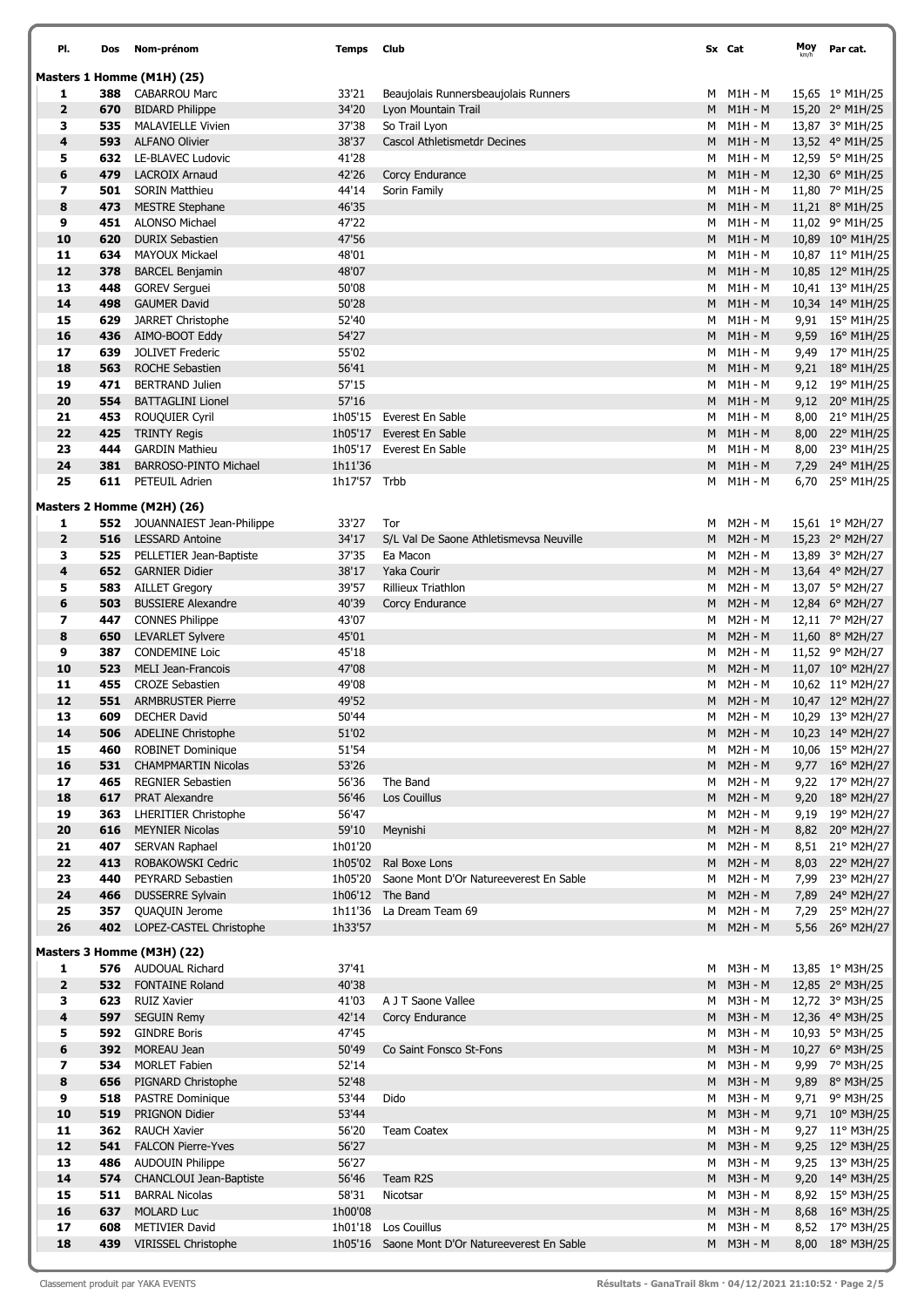| PI.                                 | Dos        | Nom-prénom                              |    | <b>Temps</b> Club |                                           |    | Sx Cat         | Moy | Par cat.                       |
|-------------------------------------|------------|-----------------------------------------|----|-------------------|-------------------------------------------|----|----------------|-----|--------------------------------|
|                                     |            | Masters 3 Homme (M3H) (suite)           |    |                   |                                           |    |                |     |                                |
| 19                                  | 421        | MARTIN Yanis                            |    |                   | 1h05'17 Everest En Sable                  |    | M M3H-M        |     | 8,00 19° M3H/25                |
| 20                                  | 419        | <b>GRAND-CLEMENT Pierre</b>             |    |                   | 1h05'17 As Ibm Lyoneverest En Sable       |    | M M3H-M        |     | 8,00 20° M3H/25                |
| 21                                  | 666        | <b>FLORIMOND Brice</b>                  |    | 1h05'18           |                                           |    | M M3H-M        |     | 7,99 21° M3H/25                |
| 22                                  | 510        | <b>PINET Christophe</b>                 |    | 1h12'50           |                                           |    | M M3H-M        |     | 7,17 22° M3H/25                |
|                                     |            |                                         |    |                   |                                           |    |                |     |                                |
|                                     |            | Masters 4 Homme (M4H) (7)               |    |                   |                                           |    |                |     |                                |
| 1                                   | 636        | <b>BOUZOUINA Bounoir</b>                |    | 46'51             |                                           |    | M M4H-M        |     | 11,14 1° M4H/8                 |
| $\overline{2}$                      | 459        | SIDO Herve                              |    | 57'05             |                                           | M  | M4H - M        |     | 9,14 2° M4H/8                  |
| з                                   | 370        | <b>LE-BORGNE Marc</b>                   |    | 1h01'04           |                                           | M  | M4H - M        |     | 8,55 3° M4H/8                  |
| 4                                   | 416        | <b>BERILLON Laurent</b>                 |    | 1h05'16           | As Ibm Lyoneverest En Sable               |    | M M4H-M        |     | 8,00 4° M4H/8                  |
| 5                                   |            | 595 VERISSIMO Cyril                     |    |                   | 1h05'22 S/L E. Ceyrat A. Everest En Sable | м  | M4H - M        |     | 7,99 5° M4H/8                  |
| 6                                   |            | <b>624</b> SIRVENT Serge                |    | 1h05'38           |                                           | M  | M4H - M        |     | 7,95 6° M4H/8                  |
| $\overline{ }$                      | 396        | COLIN Jean-Luc                          |    | 1h10'10           |                                           | М  | M4H - M        |     | 7,44 7° M4H/8                  |
|                                     |            | Masters 5 Homme (M5H) (7)               |    |                   |                                           |    |                |     |                                |
| 1                                   |            | <b>354</b> BREVET Frederic              |    | 1h02'36           |                                           | м  | M5H - M        |     | 8,34 1° M5H/7                  |
| $\overline{2}$                      | 351        | <b>GIBERT Frank</b>                     |    |                   | 1h02'39 Team Triumph                      | м  | <b>M5H - M</b> |     | 8,33 2° M5H/7                  |
| з                                   | 528        | PROUX Jean-Francois                     |    |                   | 1h05'19 As Ibm Lyoneverest En Sable       | M  | M5H - M        |     | 7,99 3° M5H/7                  |
| 4                                   | 420        | <b>MALIGE Claude</b>                    |    |                   | 1h05'21 As Ibm Lyoneverest En Sable       | M  | <b>M5H - M</b> |     | 7,99 4° M5H/7                  |
| 5                                   | 417        | <b>BESSAC Patrick</b>                   |    |                   | 1h05'21 As Ibm Lyoneverest En Sable       | M  | <b>M5H - M</b> |     | 7,99 5° M5H/7                  |
| 6                                   | 412        | JANODY Andre                            |    |                   | 1h05'22 As Ibm Lyoneverest En Sable       | М  | <b>M5H - M</b> |     | 7,99 6° M5H/7                  |
| 7                                   | 434        | <b>PLESIAT Gilles</b>                   |    |                   | 1h08'16 Ral Boxe Lons                     |    | M M5H-M        |     | 7,65 7° M5H/7                  |
|                                     |            |                                         |    |                   |                                           |    |                |     |                                |
|                                     |            | Masters 6 Homme (M6H) (6)               |    |                   |                                           |    |                |     |                                |
| 1                                   |            | 512 CHOPARD Joel                        |    | 51'05             |                                           | M  | M6H - M        |     | 10,22 1° M6H/6                 |
| $\overline{2}$                      | 664        | <b>TOURNAIRE Patrice</b>                |    | 55'07             | Courir Ensemblecourir Ensemble            |    | M M6H-M        |     | 9,47 2° M6H/6                  |
| з                                   | 555        | COUILLOUD Bernard                       |    | 55'14             |                                           | M  | M6H - M        |     | 9,45 3° M6H/6                  |
| 4                                   | 458        | <b>PARIS Yves</b>                       |    | 1h04'55           |                                           | M  | <b>M6H - M</b> |     | 8,04 4° M6H/6                  |
| 5                                   |            | 423 SURGEY Michel                       |    | 1h05'15           | Everest En Sable                          | м  | M6H - M        |     | 8,00 5° M6H/6                  |
| 6                                   |            | 372 MERCIER Christian                   |    | 1h07'14           |                                           |    | M M6H-M        |     | 7,76 6° M6H/6                  |
| Cadets Fille (CAF) (2)              |            |                                         |    |                   |                                           |    |                |     |                                |
| 1                                   |            | 445 CONNES Chloe                        | Q  | 52'30             | S/L Val De Saone Athletismevsa            |    | F CAF-F        |     | 9,94 1° CAF/2                  |
| $\overline{2}$                      |            | <b>615</b> MEYNIER Shirine              | Q  | 59'10             | Meynishi                                  |    | F CAF-F        |     | 8,82 2° CAF/2                  |
|                                     |            |                                         |    |                   |                                           |    |                |     |                                |
| Juniors Femme (JUF) (2)             |            |                                         |    |                   |                                           |    |                |     |                                |
| 1                                   |            | <b>570</b> MAGNE Enora                  | Q  | 57'18             |                                           |    | F JUF-F        |     | $9,11 \quad 1^{\circ}$ JUF/2   |
| $\overline{\mathbf{2}}$             |            | 485 AUDOUIN Angele                      | Q  | 57'32             |                                           |    | F JUF-F        |     | 9,07 2° JUF/2                  |
|                                     |            |                                         |    |                   |                                           |    |                |     |                                |
| <b>Espoirs Femme (ESF) (8)</b><br>1 |            | <b>581</b> MARTIN Maelis                | Q  | 50'28             | S/L Val De Saone Athletisme               | F. | ESF - F        |     | 10,34 1° ESF/9                 |
| $\overline{2}$                      |            | <b>504</b> RADIX Mathilde               | Q  | 52'40             |                                           | F. | ESF - F        |     | 9,91 2° ESF/9                  |
| 3.                                  |            | 521 GUINGOIS Marie                      | Q. | 53'27             |                                           |    | F ESF-F        |     | 9,77 3° ESF/9                  |
| 4                                   |            | AIMO-BOOT Laurine                       | Q  |                   |                                           |    | F ESF-F        |     | 9,61 4° ESF/9                  |
|                                     | 515<br>545 | DELATY Manola                           | Q. | 54'19<br>58'15    |                                           |    | F ESF-F        |     |                                |
| 5                                   |            | <b>618</b> STARCK Lucille               | Q  | 59'00             | Ola Las Chicas                            | F. | $EST - F$      |     | 8,96 5° ESF/9                  |
| 6                                   |            | 513 CHASTELAND Fanny                    | Q  | 59'38             |                                           |    | F ESF-F        |     | 8,85 6° ESF/9                  |
| 7<br>8                              | 355        | <b>BREVET Julia</b>                     |    | $9$ 1h02'35       |                                           |    | F ESF-F        |     | 8,75 7° ESF/9<br>8,34 8° ESF/9 |
|                                     |            |                                         |    |                   |                                           |    |                |     |                                |
|                                     |            | Seniors Femme (SEF) (22)                |    |                   |                                           |    |                |     |                                |
| 1                                   | 499        | <b>RADIX Pauline</b>                    | Q  | 43'28             |                                           | F. | SEF-F          |     | 12,01 1° SEF/25                |
| $\overline{\mathbf{2}}$             | 580        | <b>GIRAUD Marion</b>                    | Q  | 43'40             | Chamonix Mont Blanc Marathonla Yaute Team |    | F SEF-F        |     | 11,95 2° SEF/25                |
| з                                   |            | 657 GAETAN Johanna                      | Q  | 43'57             |                                           |    | F SEF-F        |     | 11,88 3° SEF/25                |
| 4                                   | 646        | <b>NEUMANN Camille</b>                  | Q  | 45'32             | Team Terre De Running                     |    | F SEF-F        |     | 11,46 4° SEF/25                |
| 5                                   | 543        | <b>BLANC Alix</b>                       | Q  | 49'11             |                                           |    | F SEF-F        |     | 10,61 5° SEF/25                |
| 6                                   | 573        | <b>LAFFORGUE Claire</b>                 | Q  | 49'41             | A J T Saone Vallee                        |    | F SEF-F        |     | 10,51 6° SEF/25                |
| 7                                   | 542        | RANALDI Camille                         | Q  | 50'00             |                                           |    | F SEF-F        |     | 10,44 7° SEF/25                |
| 8                                   | 564        | <b>CAILLAUD Chloe</b>                   | Q  | 51'41             |                                           |    | F SEF-F        |     | 10,10 8° SEF/25                |
| 9                                   | 578        | <b>ORRIOLS Estelle</b>                  | Q  | 55'29             |                                           | F. | SEF-F          |     | 9,41 9° SEF/25                 |
| 10                                  | 456        | <b>JACQUIN Audrey</b>                   | Q  | 55'41             |                                           |    | F SEF-F        |     | 9,37 10° SEF/25                |
| 11                                  | 559        | <b>KERBRAT Shona</b>                    | Q  | 57'07             | Les Ker                                   |    | F SEF-F        |     | 9,14 11° SEF/25                |
| 12                                  | 601        | <b>BALDAN Marie-Anne</b>                | ¥  | 58'10             |                                           |    | F SEF-F        |     | 8,97 12° SEF/25                |
| 13                                  | 556        | <b>SUSLEC Margot</b>                    | Q  | 59'14             |                                           |    | $F$ SEF-F      |     | 8,81 13° SEF/25                |
| 14                                  | 654        | <b>THILLET Anais</b>                    | Q  | 59'18             |                                           |    | F SEF-F        |     | 8,80 14° SEF/25                |
| 15                                  | 374        | JEGO Mathilde                           | Q. | 1h00'38           |                                           |    | F SEF-F        |     | 8,61 15° SEF/25                |
| 16                                  | 493        | <b>HOULE Elise</b>                      | Q. | 1h02'02           | Elise                                     |    | F SEF-F        |     | 8,41 16° SEF/25                |
| 17                                  | 376        | <b>RONDEAU Alix</b>                     | Q. | 1h03'33           |                                           |    | F SEF-F        |     | 8,21 17° SEF/25                |
| 18                                  | 375        | <b>GAUTHIER Clementine</b>              | Q. | 1h03'35           |                                           |    | F SEF-F        |     | 8,21 18° SEF/25                |
| 19                                  |            | <b>565</b> VIRISSEL Cassandra           |    |                   | 9 1h05'14 Everest En Sable                |    | F SEF-F        |     | 8,00 19° SEF/25                |
| 20                                  | 353        | PEREIRA-DA-SILVA Marisa                 | Q. | 1h09'21           |                                           |    | F SEF-F        |     | 7,53 20° SEF/25                |
| 21                                  | 605        | <b>FALCO Lorrie</b>                     |    | $9$ 1h14'31       |                                           |    | F SEF-F        |     | 7,01 21° SEF/25                |
| 22                                  | 454        | RANDRIANIRINA Atema-Famonjena ? 1h16'54 |    |                   |                                           |    | F SEF-F        |     | 6,79 22° SEF/25                |
|                                     |            |                                         |    |                   |                                           |    |                |     |                                |
|                                     |            | Masters 0 Femme (M0F) (17)              |    |                   |                                           |    |                |     |                                |
| 1                                   | 577        | <b>BALDAN Noria</b>                     | Q  | 41'36             | Decines Meyzieu Athletisme*               | F. | $MOF - F$      |     | 12,55 1° MOF/19                |
| $\overline{2}$                      |            | 533 GIROT Fanny                         | Q. | 43'42             | Corcy Endurance                           |    | F MOF-F        |     | 11,95 2° MOF/19                |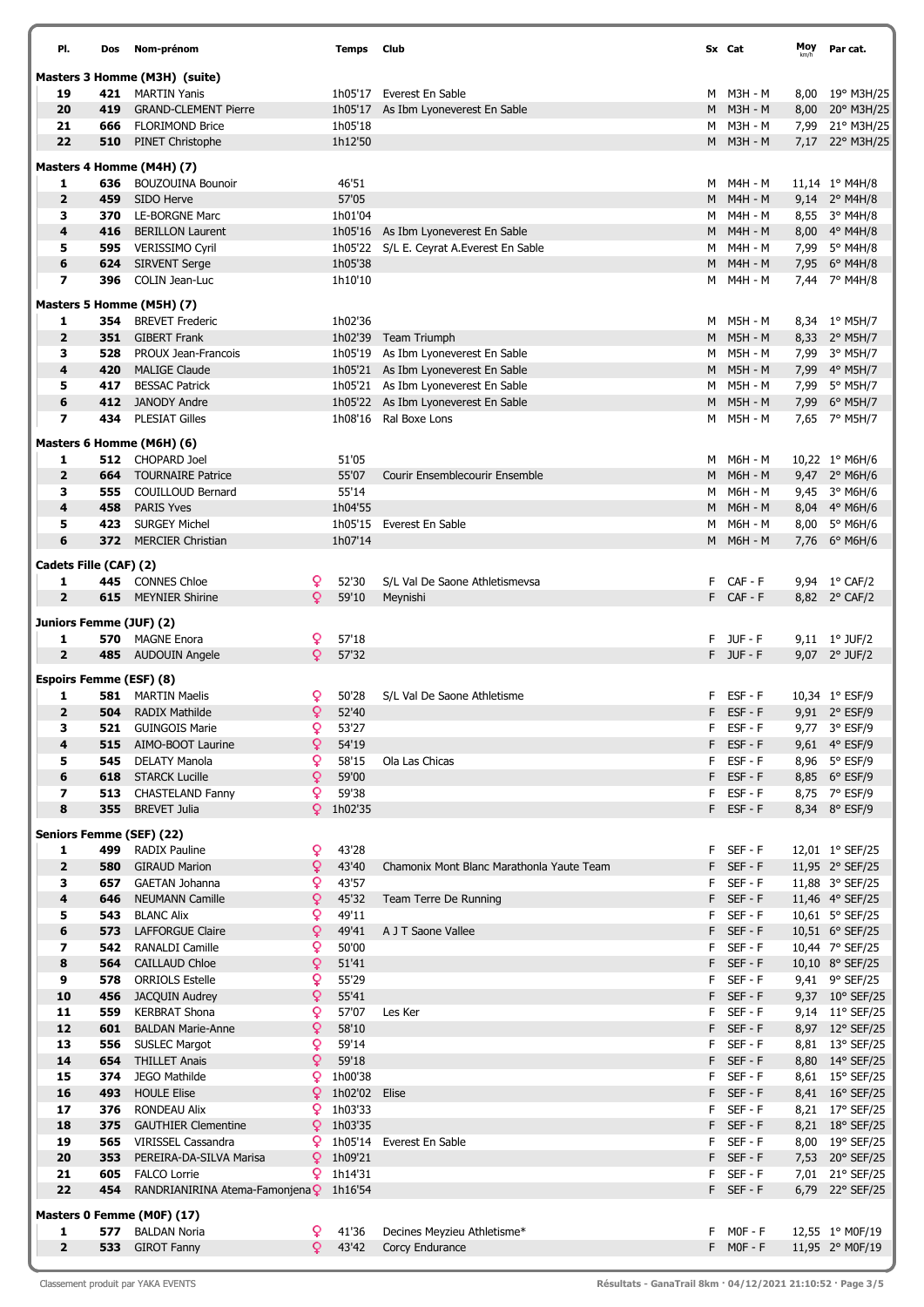| PI.            | Dos        | Nom-prénom                                         |          | Temps          | Club                                         |         | Sx Cat                 | Moy  | Par cat.                           |
|----------------|------------|----------------------------------------------------|----------|----------------|----------------------------------------------|---------|------------------------|------|------------------------------------|
|                |            | Masters 0 Femme (MOF) (suite)                      |          |                |                                              |         |                        |      |                                    |
| з              | 399        | <b>AATTAR Siham</b>                                | Q.       | 51'42          |                                              | F.      | MOF - F                |      | 10,10 3° MOF/19                    |
| 4              | 658        | <b>VIGUIER Marion</b>                              | ¥        | 52'41          |                                              | F.      | $MOF - F$              |      | 9,91 4° M0F/19                     |
| 5              | 612        | <b>POMMET Emeline</b>                              | Q.       | 55'02          |                                              | F       | $MOF - F$              |      | 9,49 5° MOF/19                     |
| 6              | 462        | <b>CAILLEUX Aurelie</b>                            | Q.       | 55'29          | Semis Croustillants                          | F.      | $MOF - F$              |      | 9,41 6° MOF/19                     |
| 7<br>8         | 467<br>585 | MESSANA Rozenn                                     | Q.       | 56'35<br>57'57 | The Band<br>Run'Ansemble                     | F<br>F  | $MOF - F$<br>$MOF - F$ |      | 9,23 7° MOF/19                     |
| 9              | 659        | <b>LEREBOURG Virginie</b><br><b>LEPRAT Claire</b>  | ¥<br>Q.  | 1h00'30        |                                              | F       | $MOF - F$              |      | 9,01 8° MOF/19<br>8,63 9° M0F/19   |
| 10             | 449        | <b>COMTE Lea</b>                                   | Q        | 1h00'34        |                                              | F       | $MOF - F$              |      | 8,62 10° M0F/19                    |
| 11             | 380        | <b>BARCEL Stephanie</b>                            | Q.       | 1h02'05        |                                              | F       | $MOF - F$              |      | 8,41 11° M0F/19                    |
| 12             | 390        | <b>FERRET Maryne</b>                               | Q.       | 1h02'38        |                                              | F       | $MOF - F$              |      | 8,33 12° M0F/19                    |
| 13             | 669        | <b>GENIN Marjory</b>                               | Q.       |                | 1h04'42 Les Gazelles De Compet""             | F       | $MOF - F$              |      | 8,07 13° M0F/19                    |
| 14             | 442        | <b>GARDIN Anael</b>                                | Q        |                | 1h05'16 Everest En Sable                     | F       | $MOF - F$              |      | 8,00 14° M0F/19                    |
| 15             | 527        | JACUZZI Joana                                      | Q        |                | 1h05'18 Trail Entre Elles                    | F       | $MOF - F$              |      | 7,99 15° M0F/19                    |
| 16             | 508        | <b>PERRIER Aurore</b>                              | Q.       | 1h11'29        |                                              | F       | $MOF - F$              |      | 7,30 16° M0F/19                    |
| 17             | 610        | <b>COMBIER Ludivine</b>                            | Q        | 1h17'55 Trbb   |                                              | F.      | MOF - F                |      | 6,70 17° M0F/19                    |
|                |            | Masters 1 Femme (M1F) (36)                         |          |                |                                              |         |                        |      |                                    |
| 1              |            | 655 SALAH Lea                                      | Q        | 42'11          | S/L Val De Saone Athletismevsa               | F.      | M1F - F                |      | 12,37 1° M1F/36                    |
| $\overline{2}$ | 536        | <b>BRANDON Emmanuelle</b>                          | Q.       | 51'13          |                                              | F.      | $M1F - F$              |      | 10,19 2° M1F/36                    |
| з              | 644        | RIBEIRO-GARCIA Severine                            | Q.       | 53'38          |                                              |         | $F$ M1F-F              |      | 9,73 3° M1F/36                     |
| 4              | 649        | <b>LEVARLET Lindsay</b>                            | ò        | 54'23          |                                              |         | $F$ M1F-F              |      | 9,60 4° M1F/36                     |
| 5              | 633        | <b>GIL Aurelia</b>                                 | Q.       | 54'37          |                                              | F.      | M1F - F                |      | 9,56 5° M1F/36                     |
| 6              | 547        | <b>INGRID Paviet</b>                               | ò        | 54'37          |                                              |         | $F$ M1F-F              |      | 9,56 $6^{\circ}$ M1F/36            |
| 7              | 367        | <b>BORGEY Maud</b>                                 | Q        | 55'59          |                                              | F.      | M1F - F                |      | 9,32 7° M1F/36                     |
| 8              | 663        | <b>VIALETTE Annick</b>                             | Q        | 56'21          | Ajt Saône Vallée                             | F       | $M1F - F$              |      | 9,26 8° M1F/36                     |
| 9              | 606        | <b>CUMIN Caroline</b>                              | Q        | 56'35          |                                              | F       | $M1F - F$              |      | 9,23 9° M1F/36                     |
| 10             | 603        | <b>SAUVADET Christelle</b>                         | Q        | 56'37          |                                              | F.      | $M1F - F$              |      | 9,22 10° M1F/36                    |
| 11             | 377        | <b>RIVERA Adeline</b>                              | Q        | 56'44          |                                              | F.      | M1F - F                |      | 9,20 11° M1F/36                    |
| 12             | 461        | <b>FAVRE Marie-Charlotte</b>                       | ò        | 56'45<br>57'16 |                                              | F       | $M1F - F$              |      | 9,20 12° M1F/36                    |
| 13<br>14       | 553<br>400 | <b>CHABERT Emilie</b><br><b>RAMSPECK Aude</b>      | Q.<br>Q. | 57'36          | <b>Team Lafont</b>                           | F       | $M1F - F$<br>$F$ M1F-F |      | 9,12 13° M1F/36<br>9,06 14° M1F/36 |
| 15             | 571        | OU Wandy                                           | Q        | 57'40          | Run Ans'Emble                                | F       | M1F - F                |      | 9,05 15° M1F/36                    |
| 16             | 539        | PILLOUD Alexandra                                  | ¥        | 57'42          | Run Ans'Emble                                | F       | $M1F - F$              |      | 9,05 16° M1F/36                    |
| 17             | 561        | <b>KRIER Marjorie</b>                              | Q.       | 58'04          |                                              | F       | $M1F - F$              |      | 8,99 17° M1F/36                    |
| 18             | 575        | <b>STAUB Helene</b>                                | Q.       | 58'45          |                                              | F.      | $M1F - F$              |      | 8,89 18° M1F/36                    |
| 19             | 408        | <b>ESCOFFIER Anne</b>                              | Q        | 59'51          | <b>Team Coatex</b>                           | F.      | M1F - F                |      | 8,72 19° M1F/36                    |
| 20             | 463        | <b>BERTRAND Elise</b>                              | Q.       | 1h00'06        |                                              | F       | $M1F - F$              |      | 8,69 20° M1F/36                    |
| 21             | 483        | <b>BLONDEAU Laetitia</b>                           | Q.       | 1h00'06        |                                              | F       | $M1F - F$              |      | 8,69 21° M1F/36                    |
| 22             | 497        | ROCHE Tiphaine                                     | Q.       | 1h00'10        |                                              |         | $F$ M1F-F              |      | 8,68 22° M1F/36                    |
| 23             | 530        | <b>MUSKOVAC Caroline</b>                           | Q.       | 1h00'18        |                                              |         | $F$ M1F-F              |      | 8,66 23° M1F/36                    |
| 24             |            | 540 PAILLET Diane                                  |          |                | 9 1h02'00 Famille Paillet                    |         | $F$ M1F-F              |      | 8,42 24° M1F/36                    |
| 25             | 544        | <b>LHOPITAL Emilie</b>                             | Q.       |                | 1h02'04 Go Neuville                          |         | $F$ M1F-F              |      | 8,41 25° M1F/36                    |
| 26             | 393        | <b>AGBIGBI Carine</b>                              | Q.       | 1h02'09        |                                              | F.      | $M1F - F$              |      | 8,40 26° M1F/36                    |
| 27             | 626        | <b>DENIS Sakina</b>                                | Q.       | 1h03'36        |                                              | F       | $M1F - F$              |      | 8,21 27° M1F/36                    |
| 28<br>29       | 427<br>424 | <b>REYNAUD Geraldine</b><br><b>TRINTY Sandrine</b> | ₽<br>Q.  | 1h05'16        | Everest En Sable<br>1h05'16 Everest En Sable | F<br>F  | $M1F - F$<br>$M1F - F$ | 8,00 | 8,00 28° M1F/36<br>29° M1F/36      |
| 30             | 520        | LE-BOULANGER Marie                                 | Q.       | 1h08'04        |                                              | F.      | $M1F - F$              | 7,67 | 30° M1F/36                         |
| 31             | 356        | COBAUD Isabelle                                    | Q.       | 1h09'21        |                                              | F       | $M1F - F$              |      | 7,53 31° M1F/36                    |
| 32             | 352        | <b>LASSERYE Sonia</b>                              | Q.       | 1h09'22        |                                              | F       | $M1F - F$              |      | 7,53 32° M1F/36                    |
| 33             | 667        | RAVELEAU Stephanie                                 |          | $9$ 1h10'48    |                                              | F.      | $M1F - F$              |      | 7,37 33° M1F/36                    |
| 34             | 382        | <b>BARROSO-PINTO Celine</b>                        | Q.       | 1h11'36        |                                              | F.      | $M1F - F$              |      | 7,29 34° M1F/36                    |
| 35             | 477        | <b>QUAQUIN Magalie</b>                             |          | $9$ 1h11'36    |                                              | F.      | $M1F - F$              |      | 7,29 35° M1F/36                    |
| 36             | 364        | <b>LEBLANC Caroline</b>                            | Q.       | 1h22'20        |                                              | F.      | $M1F - F$              |      | 6,34 36° M1F/36                    |
|                |            | Masters 2 Femme (M2F) (26)                         |          |                |                                              |         |                        |      |                                    |
| 1              | 537        | <b>MAURY Blandine</b>                              | Q.       | 47'26          | Corcy Endurance                              | F.      | M2F - F                |      | 11,00 1° M2F/28                    |
| $\overline{2}$ | 386        | <b>ALEPEE Beatrice</b>                             | Q.       | 51'16          | S/L Val De Saone Athletismeacvs              | F       | $M2F - F$              |      | 10,18 2° M2F/28                    |
| з              | 446        | <b>CONNES Catherine</b>                            | Q.       | 53'16          |                                              | F       | $M2F - F$              |      | 9,80 3° M2F/28                     |
| 4              | 496        | EL-KHAMASSI Sonia                                  | Q.       | 54'13          | Corbas Runningcorbas Running                 | F.      | <b>M2F - F</b>         |      | 9,63 4° M2F/28                     |
| 5              | 507        | <b>GARNIER Marie-Jeanne</b>                        | Q.       | 54'48          |                                              | F.      | M2F - F                |      | 9,53 5° M2F/28                     |
| 6              | 622        | <b>BROUSSE Veronique</b>                           | Q.       | 56'46          | A J T Saone Vallee                           | F       | $M2F - F$              |      | 9,20 6° M2F/28                     |
| 7              | 584        | <b>CHAMPEY Beatrice</b>                            | Q.       | 57'24          |                                              | F.      | $M2F - F$              |      | 9,09 7° M2F/28                     |
| 8              | 379        | <b>DUTREIVE Christelle</b>                         | Q.       | 57'26          |                                              | F.      | $M2F - F$              |      | 9,09 8° M2F/28                     |
| 9              | 538        | <b>MUELA Celine</b>                                | Q.       | 57'34          | Run Ans'Emble                                | F       | $M2F - F$              |      | 9,07 9° M2F/28                     |
| 10             | 526        | <b>GIROD Corinne</b>                               | Q        | 57'57          | Run Ans'Emble                                | F       | $M2F - F$              |      | 9,01 10° M2F/28                    |
| 11             | 643        | <b>GROSSMANN Ludivine</b>                          | Q        | 58'15          | Courir Ensemble                              | F       | $M2F - F$              |      | 8,96 11° M2F/28                    |
| 12             | 653        | <b>HELOU Anne</b>                                  | Q.       | 59'24          | S/L Val De Saone Athletisme                  | F.      | $M2F - F$              |      | 8,79 12° M2F/28                    |
| 13             | 627        | <b>MANSSART Ligia</b>                              | Q.       | 59'25          |                                              | F       | $M2F - F$<br>$M2F - F$ |      | 8,79 13° M2F/28                    |
| 14<br>15       | 550<br>524 | CHAVERNOZ Stephanie<br><b>BEUDET Marine</b>        | Q.<br>Q. | 59'27          | Ola Las Chicas<br>1h01'11 Go Neuville        | F<br>F. | M2F - F                |      | 8,78 14° M2F/28<br>8,53 15° M2F/28 |
| 16             | 668        | LE-BERRE Violaine                                  | Q        |                | 1h02'55 Les Gazelles De Compet"              | F       | $M2F - F$              |      | 8,30 16° M2F/28                    |
| 17             | 594        | <b>SEILER Marie</b>                                | Q.       | 1h03'34        |                                              | F       | $M2F - F$              |      | 8,21 17° M2F/28                    |
| 18             | 409        | <b>GACON Veronique</b>                             |          | $9$ 1h04'36    |                                              |         | $F$ M2F - $F$          |      | 8,08 18° M2F/28                    |